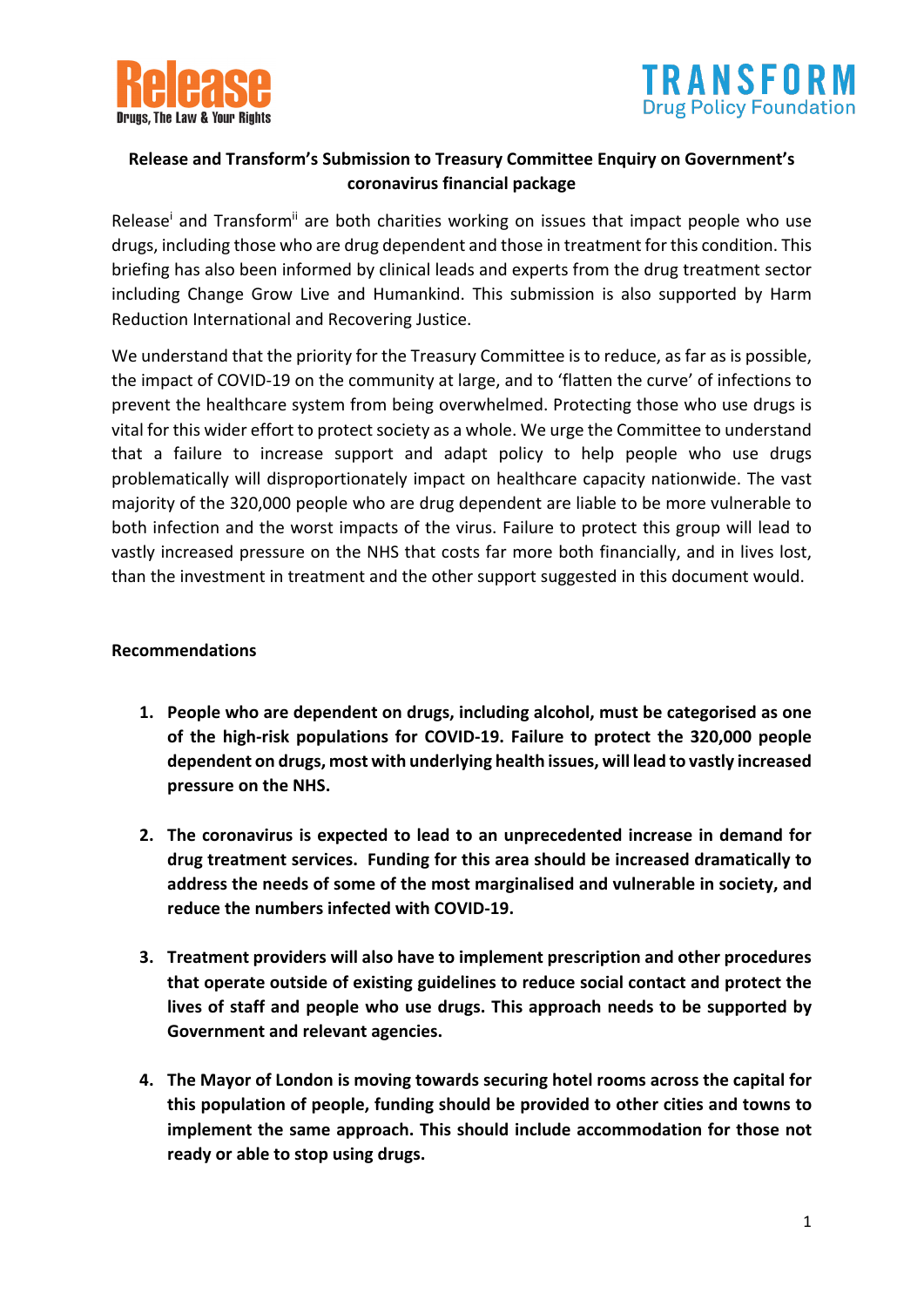



- **5. We understand that there will be a national prescription delivery service for the vulnerable who are 'shielded'. The delivery of controlled drugs, such as methadone and buprenorphine, must be included in medications that can be delivered.**
- **6. Systems must be put in place to ensure that there continues to be an adequate supply of harm reduction supplies, including sterile injecting equipment, that is flexible in the way it is dispensed to ensure social distancing rules are observed.**
- **7. Funding must be in place to ensure a significant supply of naloxone (an antioverdose medication) is available for people who use opiates, particularly if fentanyl enters the market if the heroin supply is constrained.**
- **8. Funding should be made available to drug treatment providers to ensure they can fund innovative approaches, including peer outreach programmes, mobile services, and exploring the possibility of using existing and new premises to dispense equipment and medication, including OST (i.e. methadone or buprenorphine) and naloxone.**
- **9. All initial conditionality for claiming sickness benefits, including the limited capability for work/work-related activity (LCW/LCWRA) component of Universal Credit (UC), should be suspended for 12 months – this should also apply to work related benefits.**
- **10. All social security tribunals should be suspended, and appellants who are currently in receipt of reduced benefit payments as they await the outcome of their appeals, should be switched to full entitlement for 12 months.**
- **11. Suspension of eviction proceedings for tenants should be extended beyond the current 3 months and should have an indefinite hold on place. This measure should also apply to those who are already subject to existing possession proceedings. Local authorities should be provided with additional funds for Discretionary Housing Payments to support those with a shortfall in rent.**
- **12. There should be a de-prioritisation in drug supply enforcement in order to protect people and to prevent more harmful substances entering the drugs market. Police forces should immediately end the stop and search, and arrest of people who use drugs to focus on more urgent issues related to COVID-19.**
- **13. It is imperative that, as other countries have done, prisoners are released where feasible and where there is no risk to society. Funding will be necessary to transition people back into the community, as well as ensuring wraparound services, in particular relating to those who have a history of drug dependency.**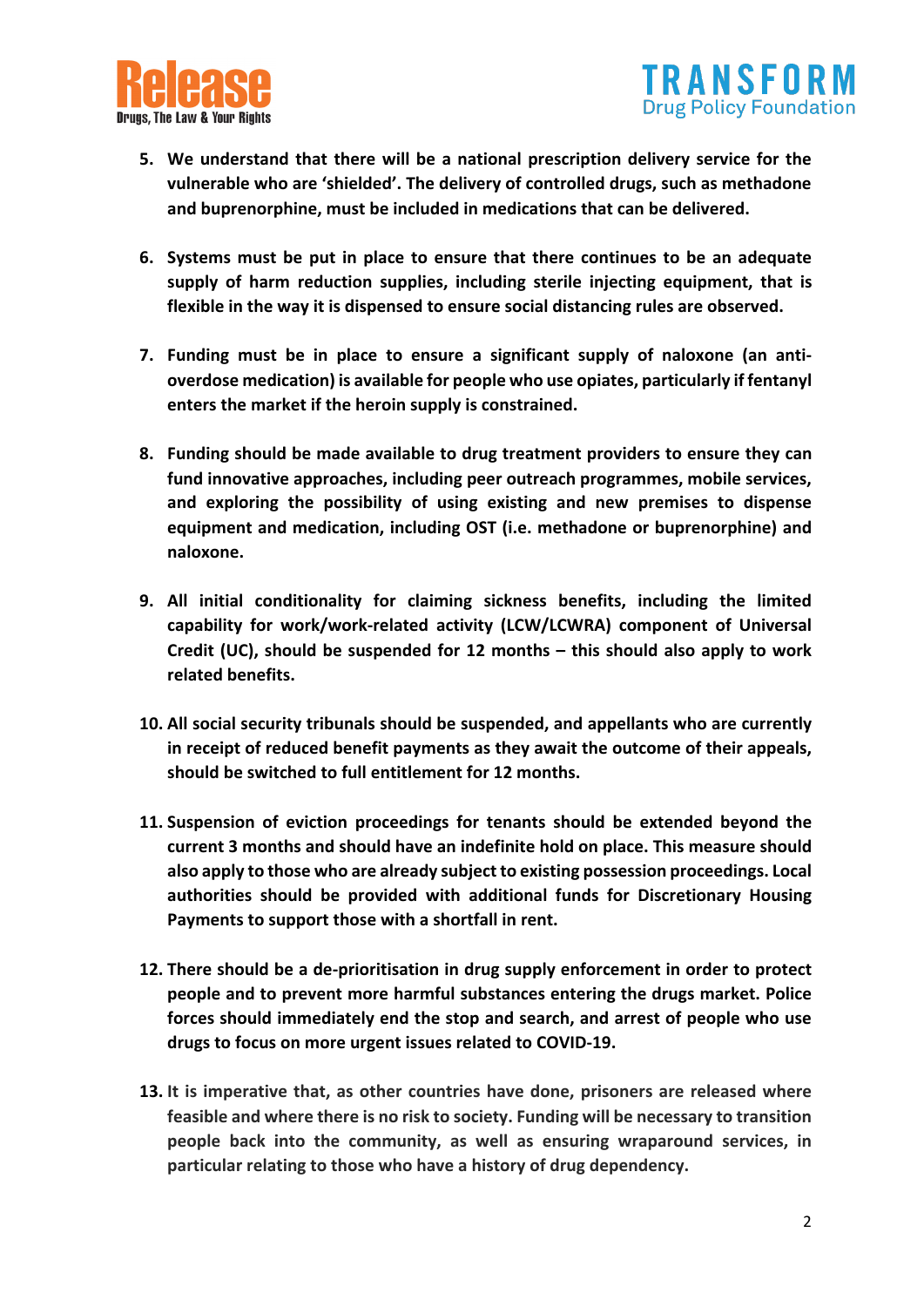



**14. Funding for mental health services is crucial, additional resources must be provided to allow for remote counselling services, including phone appointments, especially in light of the deleterious effect the crisis is having on people's mental well-being.**

#### **Introduction**

Those who have a history of injecting drug use and problematic consumption often suffer from underlying health conditions. This is also a population that has been suffering a public health crisis for the past few years as we have seen drug related deaths soar, they are now the highest on recordiii for the seventh year in a row and the UK accounts for one in three drug related deaths in Europe<sup>iv</sup>. If action is not taken urgently, including a significant upscaling in funding, there is a serious risk of death amongst this population as well as a possible outbreak in blood borne viruses, including HIV and Hepatitis C, during and post COVID-19.

We understand that Government is under significant pressure at the moment, however this is a large group of vulnerable people (estimated figures are in the region of 300,000) who are often left behind by public policies with negative consequences, if their needs are not addressed in this crisis the consequences will be dire for the population as a whole. As always, investing in drug treatment will offer not only health gains but economic ones. If community drug and alcohol services are not shored up then the impact will be more people having to use acute services – putting even more strain on this system, which it cannot cope with at the moment and must be protected from. In addition, alcohol shortages are already happening, this could leave people who are dependent in withdrawal – this is a significant concern in the sector, especially in light of the risk of death due to withdrawal. We cannot stress how concerned the sector is about this issue and this is one reason why funding must be scaled up as a matter of urgency.

There is also concern about the unregulated supply of drugs within the UK. With the imposition of travel bans and border closures it is likely we will see a drying up of the availability of illicit drugs and an increase in prices. These shortages could lead to: displacement to prescription opioids and other pain killers such as the gabapentinoids (which increase the risk of overdose) and people shifting intentionally or not to other more harmful substances, including fentanyl (this substitution to other drugs has been observed in previous heroin 'droughts' in both the UK and Australia<sup>v</sup>. Now that fentanyl is established as a supplement to the international heroin market, the dangers of such substitution are much greater); increased adulteration of drugs; the price of street methadone and buprenorphine is likely to increase; and there will be increased demand on treatment services who have suffered significant funding cuts over the last ten years. Displacement to alcohol for those dependent upon opioids will increase overdose risk, while dependent drinkers short of funds will be at risk of untreated alcohol withdrawal.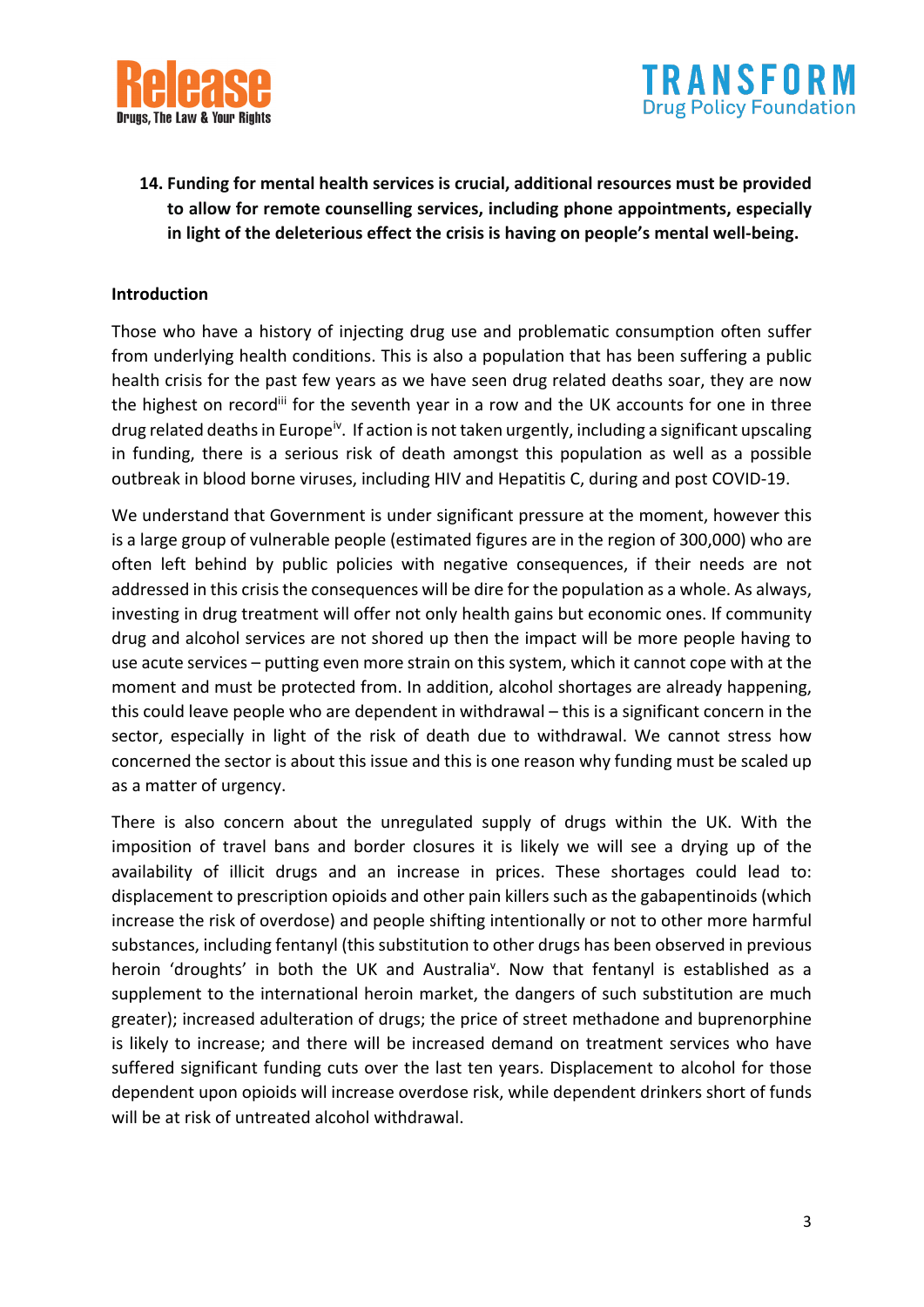



In 2016, the Advisory Council on the Misuse of Drugs noted the need to invest in opiate substitution treatment of optimal dosage and duration in order to reverse the rising tide of drug-related deaths<sup>vi</sup>.

We have outlined below the funding needs in this area, as well as some structural issues in the delivery of harm reduction interventions and drug treatment which must be urgently addressed, if it is not it will have a direct impact on acute hospital services placing more strain on the NHS (as such we will be sharing this submission with the Department of Health and Home Office).

To reiterate, many of the measures below will not only reduce drug related mortality and other harms, but also significantly reduce COVID-19 infection rates amongst people who use drugs that would otherwise further build pressure on the NHS and increase infection rates across wider society.

### **1. Funding for drug and alcohol treatment providers**

Local authorities became responsible for funding and commissioning drug and alcohol services (hereon in 'drug treatment services') under the Health and Social Care Act 2012, while facing an estimated 37.3 per cent reduction in central government funding between 2010/11 and 2015/16vii. As a result, "drug misuse treatment" faced more reductions in funding than any other public health area in 2016/17 with a 14 per cent reduction in funding between 2015/16 and 2016/17viii. Net expenditure on adult drug and alcohol services has decreased by 19 per cent in real terms between 2014/15 and 2018/19.<sup>ix</sup>

Drug treatment providers across the country have moved quickly to ensure that people on methadone and buprenorphine are moved from daily supervised consumption to prescriptions that allow them to collect their medication, or to nominate family and friends to do so. This has been a herculean task for the providers, who have taken extraordinary measures in an extraordinary time, but more needs to be done to support them in this work. The current level of funding for drug treatment services is wholly inadequate, especially at this critical time. Guidance issued last week by PHE on "COVID-19 for hostel or day centre providers of services for people experiencing rough sleeping" advised on the need for service providers to ensure "sufficient treatment capacity is available if people look for withdrawal support or substitute prescribing alternative to using illicit drugs". There is simply not enough money within the drug treatment sector to ensure that all those who need access to services will get support. A particular group who have suffered due to cuts are women, as specific services to meet their needs are now rarely provided. This is especially important for those who are fleeing domestic violence, who will have difficulty engaging in mixed services. There are real concerns that there will be increased incidences of DV during a time where women are forced to remain at home with abusive partners – anecdotally, advocates in some areas of the country have already seen an increase in applications for Domestic Violence Protection Orders. Women who use drugs are at risk of exploitation and coercion around their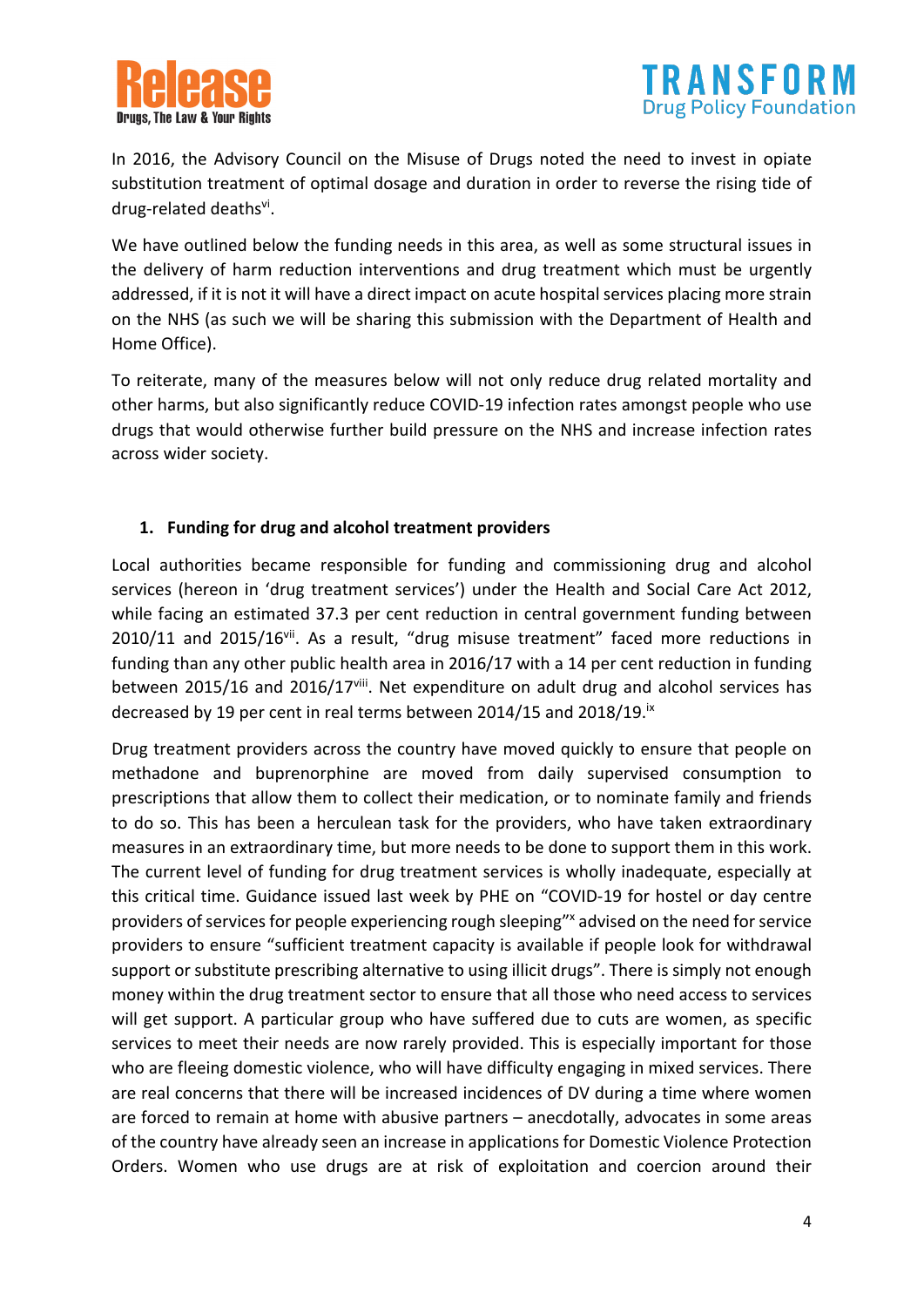



substances, and if the predicted increase in DV occurs, the need for women-specific drug services will be even greater.

The 4 per cent increase in public health funding announced in last week's budget is not sufficient, it does not even cover the losses of the last ten years and there is no guarantee that this money will even go to drug treatment services. The reality is that if there is a shortage of drugs, including heroin, crack cocaine and other substances, these services will have to deal with tens of thousands of new clients [please see section 4 for numbers] and there simply are not the resources to do this effectively. Without the necessary funding, people will be put at risk.

We would therefore ask the Committee to make **a specific recommendation that funding for this area is increased dramatically** to address the needs of some of the most marginalised and vulnerable in society and to reduce the demands on the acute NHS services. A recent London-based study<sup>xi</sup> found that of 455 respondents who injected drugs, 137 had been admitted to hospital for a skin and soft tissue infection, and of 206 who reported that they received care for such conditions, 72 per cent advised that A&E was their primary point of contact. Every effort must be taken to reduce pressure on the NHS acute services, and this is why funding for drug and alcohol treatment is crucial.

### **2. Housing provision for those who are street homeless and access to drug treatment services**

We welcome Government's announcement to requisition hotels and other accommodation for people who are homeless and who are showing symptoms of the virus. This does not go far enough, there is an urgent need to house everyone who is living on the streets (this is an especially acute problem in seaside towns like Blackpool and Penzance). This population are obviously at an increased risk of contracting the coronavirus, and again as a population with weak immune systems are vulnerable to the most serious consequences of COVID-19. We note the Mayor of London is moving towards securing hotel rooms across the capital for this population of people, **we ask that funding is provided to other cities and towns**to implement the same approach. There is a high level of problematic drug use amongst people who are homeless. In 2018, 40 per cent of deaths of people who were homeless were as a result of drug poisoning (this was an increase of 55 per cent on the previous year compared to a 16 per cent increase within the general population)<sup>xii xiii</sup>.

Additionally, with fewer private places to use drugs, as guidance on social distancing and closure of venues is followed, this community will be forced to use in more public spaces. More public injecting in particular will lead to increased needle litter on the streets and expose people to unsanitary, high risk conditions for injecting drug use.

Ensuring that this community are housed will prevent this added nuisance of littering and some of the accompanying personal and community risks from street use. It must also be recognised that many of the individuals requiring accommodation are not ready or able to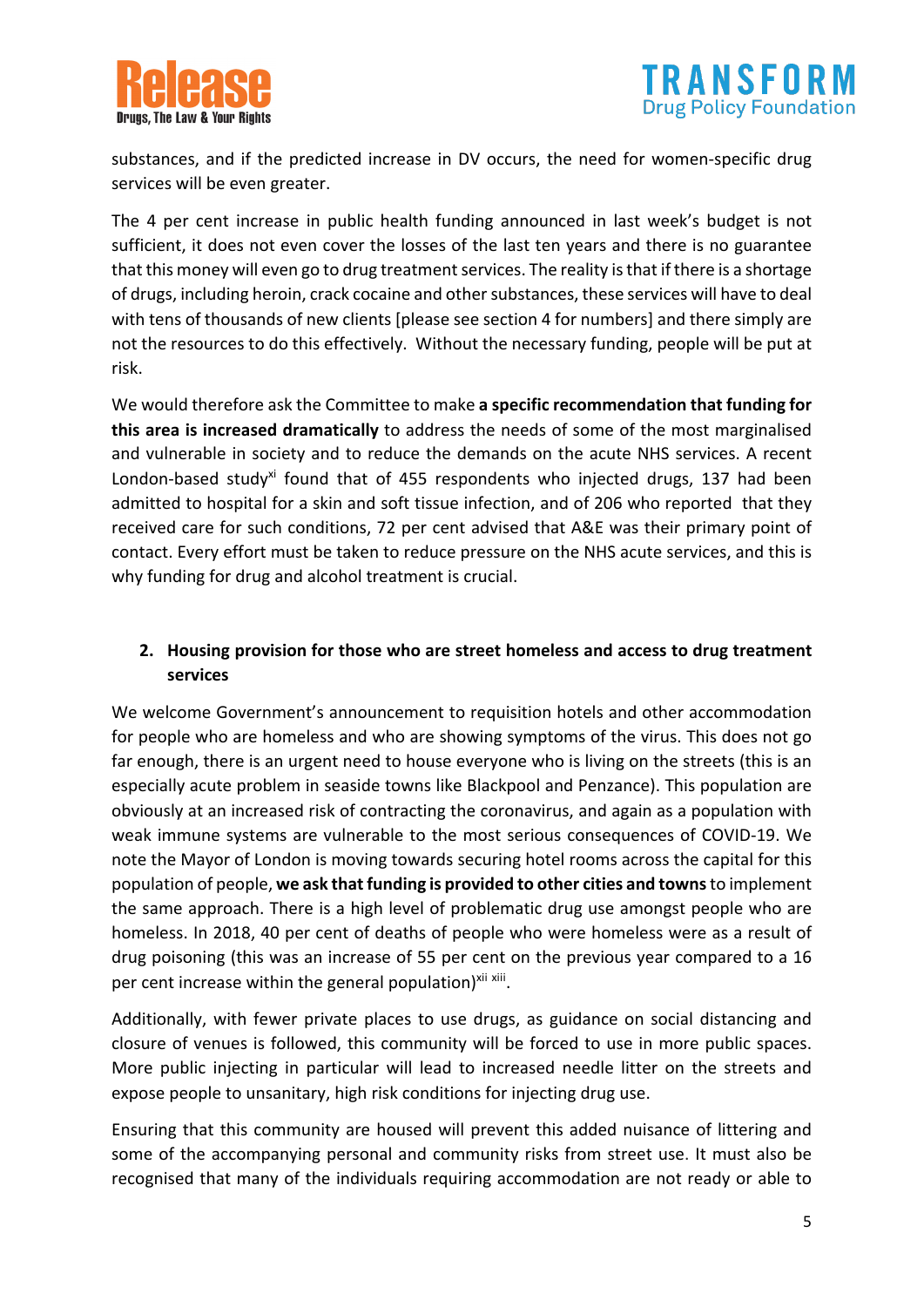



stop using drugs at this time. So, as with programmes like Housing First, and some hostels, there should be an explicit acceptance that people will continue to use drugs within their new accommodation. To reduce the risks involved, and to make the most of an opportunity to engage with this group, appropriate treatment, harm reduction and other support services, as well as naloxone provision should be provided as soon as possible.

For more on access to harm reduction services and access to a safe supply of substitute medication – please refer to section 4 & 5.

# **3. People who are dependent on drugs and alcohol must be categorised as one of the high risk populations for COVID-19**

As noted, this is a vulnerable population with comorbid conditions, there are high rates of respiratory illnesses such as COPD amongst people who are have dependency issues. The majority of this cohort suffer from impaired immunity due to a variety of different factors including nutritional status, general lifestyle, and from the immunosuppressive effects of opiates, this places them in the high-risk category for the Coronavirus. As such, it is imperative that people who are dependent on drugs and alcohol are recognised and categorised as a high risk group for COVID-19 – this is currently not the case and immediate action needs to be taken. We would be grateful if the Treasury Committee could make recommendations to this effect. We understand that this is not a budgeting issue and will be sharing this submission with the Health and Social Care Select Committee as well.

### **4. Safe supply of prescribed medication to those not currently in treatment**

With borders across the world shutting down, there will undoubtedly be an impact on the supply of unregulated substances. Whilst it may be counterintuitive to think this is a worrying development, this will be an extremely frightening time for those who are dependent on these substances. The vast majority of people who are dependent on drugs have suffered adverse childhood experiences, often physical or sexual violence, or suffer from mental health conditions. The use of drugs such as crack cocaine and heroin is a form of self-medication to relieve their emotional suffering. One concern within the field is that the heroin market could be replaced by fentanyl or associated derivatives, which are significantly less bulky to import, with smaller quantities of the drug needed for consumption, hence reaching a greater number of people. The overdose crisis in the US and Canada has largely been driven by the fentanyl market and has resulted in significant loss of life. Scotland already has a drug related death rate that is comparable to these countries and some parts of England are not far behind even without fentanyl on the market. If this substance does start to enter the supply chain, it could catastrophic.

We are also concerned there will be increased used of adulterants, some potentially harmful to the person using them, due to dwindling supplies of drugs coming into the country. If this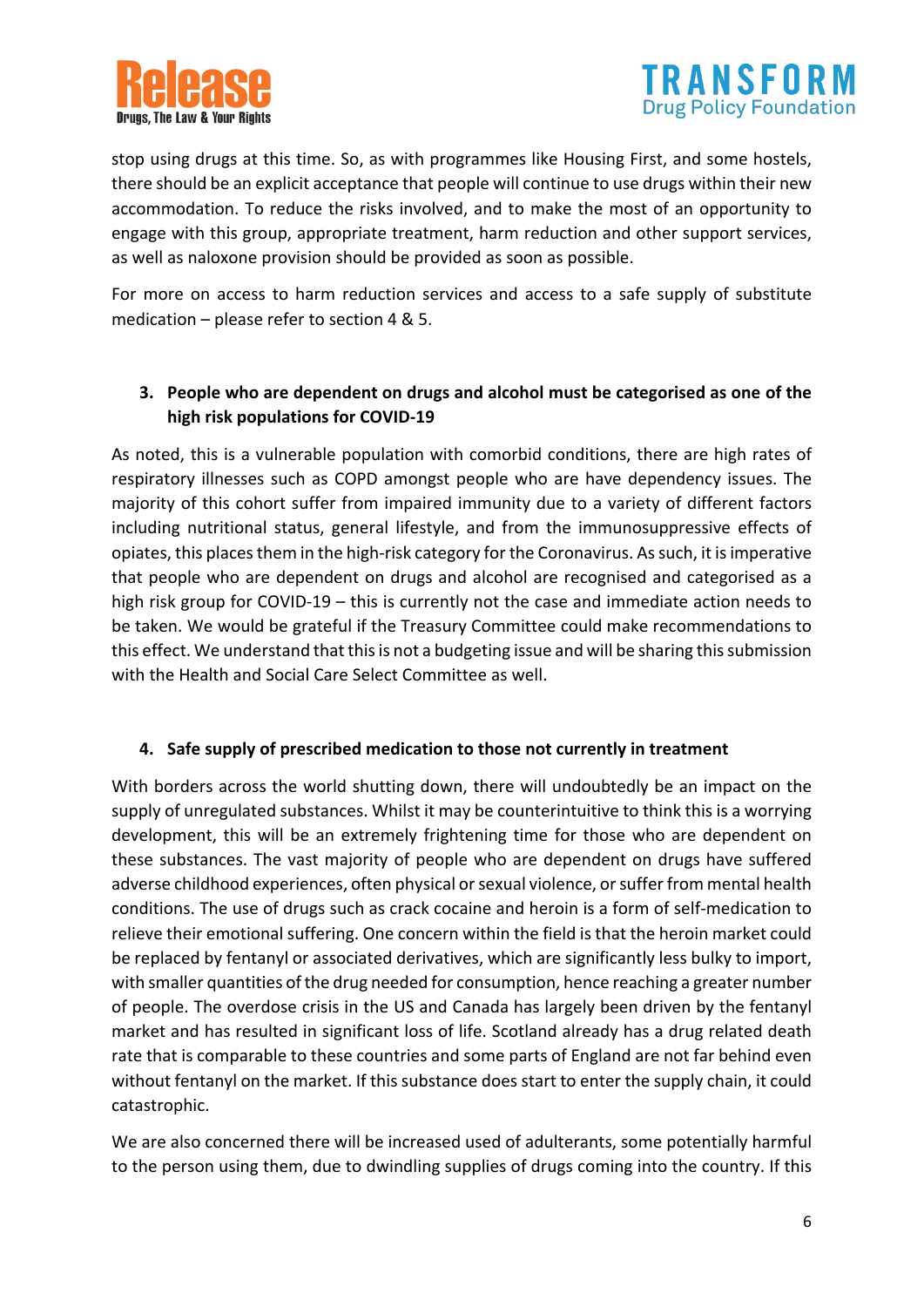



happens the drug related death crisis we are currently witnessing will increase exponentially<sup>xiv</sup>. As such, we need to ensure that treatment services are supported to get more people into treatment, with rapid prescribing of medications such as buprenorphine. There are currently an estimated 313,971 people who are dependent on opiates and/or crack cocaine<sup>xv</sup>, however in 2016/17 there were only 199,339 people in treatment<sup>xvi</sup>. The level of upscaling for treatment providers will be unprecedented, if they are to meet the needs of new treatment presentations, and they must be supported financially to undertake this mammoth task. They will also have to implement procedures for these clients, that operate outside of existing guidelines, whereby new presentations will not be subject to the level of drug testing previously seen and supervised consumption will not be undertaken in order to reduce social contact and protect the lives of people who use drugs. This approach needs to be supported by Government and relevant agencies.

**National funding needs to be made available immediately** to ensure services can respond and to avoid more needless deaths as well as an increase in serious health harms, such as BBVs. In respect of BBVs it is important that drug treatment providers continue to provide testing and treatment of Hepatitis C, as this is one of the major drivers for death amongst the population we work with, but this will require new ways of delivery and the need for flexibility, which can only be achieved with proper funding.

### **5. Access to medications for the treatment of drug dependency.**

We understand that there will be a national prescription delivery service for those who are 'shielded', many of this population will be people who on medication assisted treatment (MAT). It is therefore imperative that the delivery of controlled drugs, such as methadone and buprenorphine, are included in medications that can be delivered. There should also be an urgency to move to electronic prescriptions for controlled drugs used in the treatment of drug dependency.

# **6. The provision of harm reduction equipment including sterile injecting equipment and access to naloxone**

The scaling up of harm reduction equipment to people who inject drugs was largely achieved under the Thatcher government to tackle the AIDs crisis in the 1980s. People who inject drugs are at a greater risk of contracting HIV, with UNAIDS estimating that the risk is 22 times greater for this group in society than the general population<sup>xvii</sup>. One significant concern at the moment is that much of the supply of such equipment is through community pharmacies who are already stretched to capacity, and who might end this provision in the coming days and weeks. This will place people at risk of sharing injecting equipment and, therefore, create a real possibility that we could witness an increase in BBVs, including HIV. We have already witnessed an outbreak of HIV in Glasgow in the last few years amongst the population of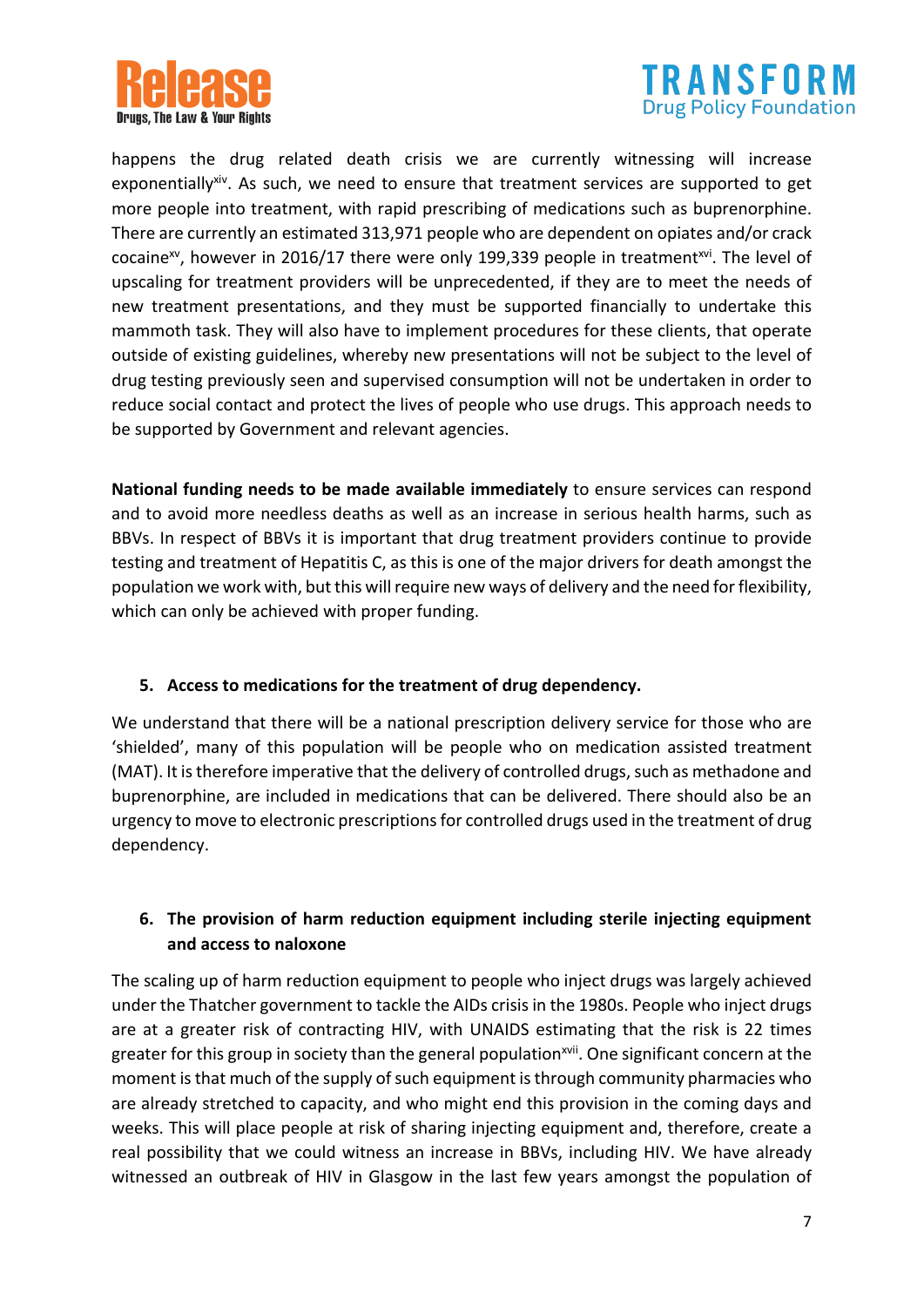



people who inject drugs in that city<sup>xviii</sup>. The rate of Hepatitis C amongst people who inject drugs is also extremely high, with over 50 per cent estimated to have the virus. As such, we must ensure that there continues to be supply of such equipment, and we will have to be flexible in the way it is dispensed to ensure social distancing rules are observed.

In addition, we need support to ensure a significant supply of naloxone is available for people who use opiates. Naloxone is an anti-overdose medication that effectively save lives, and the provision of this medication is affected by the same issues related to the supply of harm reduction equipment: if fentanyl does hit the market, naloxone will be one of the first lines of defence in protecting lives. We are also concerned that there will be increased risk of overdose due to stockpiling of drugs and medications, as well as an increase in adulterated drugs due to decreasing supplies. As we have seen with groceries, where people fear there may be restricted supply in future, some will buy excessive amounts now. This will increase the risk that they take too much, either forgetting how much they have already taken, or because they normally restrict their use by buying in smaller quantities to manage and reduce the temptation to increase their intake. Naloxone should be made available to all emergency responders, including the police.

**Funding should be made available to drug treatment providers** to ensure they can fund innovative approaches, including peer outreach programmes, mobile services, and exploring the possibility of using existing and new premises to dispense equipment and medication, including opioid MAT and naloxone. Responsive harm reduction advice will not only have to be developed for people who use drugs but for suppliers of drugs, as drugs are often transported in unhygienic ways including hiding small quantities in bodily orifices. This work has started but more support is required to expand the reach of the advice being given.

### **7. Access to benefits and suspension of social security tribunals**

Release provides legal representation to people with a history of drug and alcohol use, including for welfare benefit matters. Whilst we welcome the decision by the Department of Work and Pensions to suspend face-to-face assessments, **we would also ask for consideration to be given to remove all initial conditionality for claiming sickness benefits, including the limited capability for work/work-related activity (LCW/LCWRA) component of Universal Credit (UC), for 12 months**, for those making a claim to Employment and Support Allowance, or the LCW/LCWRA element of UC, who would usually be expected to provide a fit note from their GP to establish their initial entitlement to benefits, and submit renewed certificates at least until a Work Capability Assessment (WCA) has been carried out. These requirements would place a greater strain on the NHS, which it simply cannot cope with at this time. There would be no additional financial burden on the state in awarding LCW without a Doctor's note, as for new claimants the amount of benefit is the same as the basic UC payment.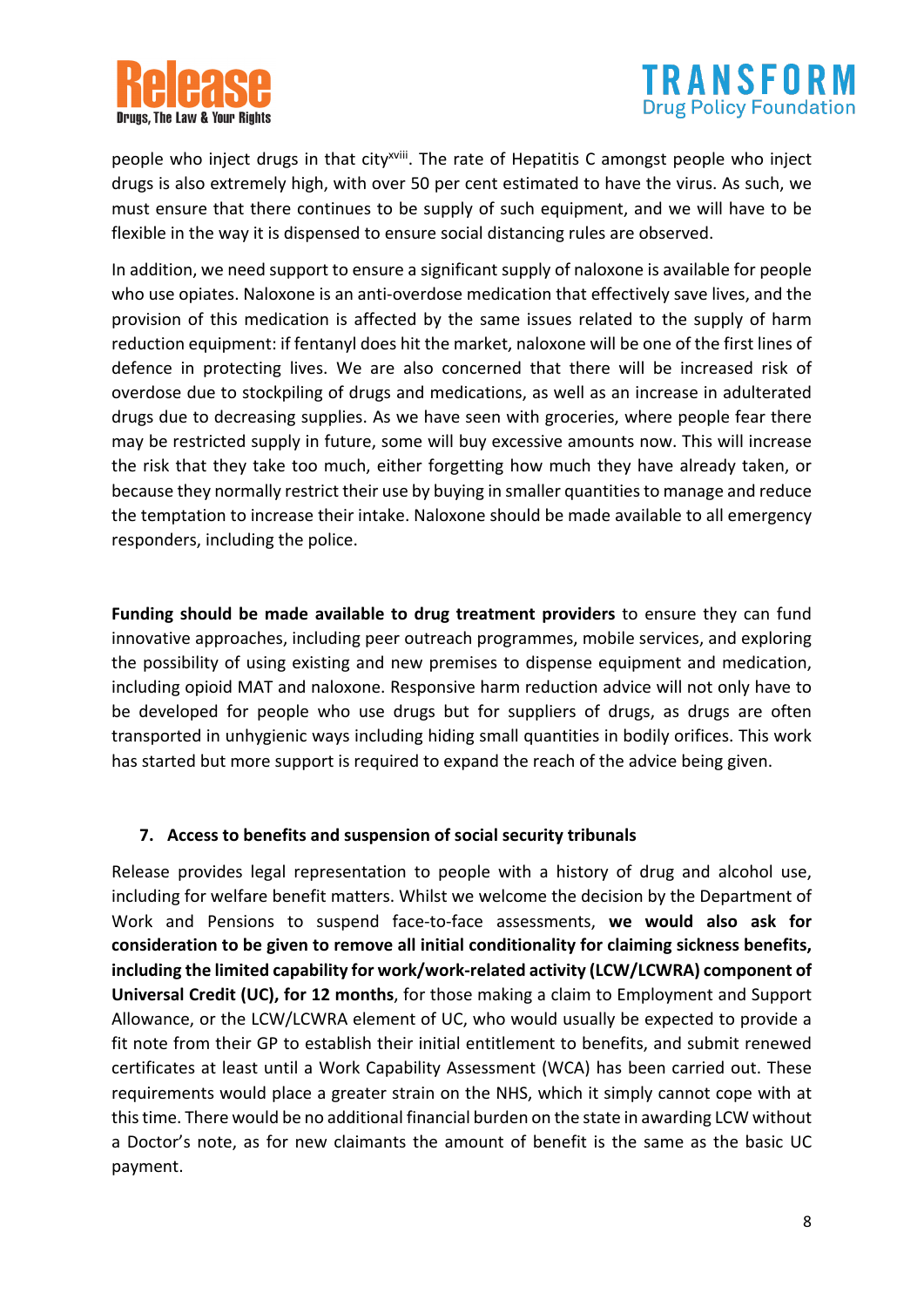



We welcome the Chancellor's decision to abolish the 7 day waiting period before entitlement to UC begins so that people will be paid from their date of claim, but more needs to be done. Payments should be released as soon as possible, and the five week wait for payment of UC should be abolished by moving away from payments being made in arrears. Existing HMRC systems to check income and capital can be used to speed up the process. Whilst advanced payments can be requested, these tend to be insufficient to last 5 weeks, and are then recovered at a high rate from future payments. If the delay in payment cannot be reduced, advance payments must be increased, and recovery of the loans suspended for 12 months before being repaid at a low affordable rate.

Conditionality for continued entitlement to benefits should also be suspended, and no sanctions applied. For job seekers, it will simply not be possible for them to proactively seek work when there is significant unemployment, large-scale closure of businesses, and a policy of social distancing in place.

These proposals would provide a safety net for everyone, and in particular those who rely on income from activities such as sex work and begging which have reduced due to increased social distancing. Providing financial support will reduce the likelihood of people having to engage in such illegal activities to support themselves, which would place further strain on public services.

Additionally, whilst we welcome the decision not to hold in person tribunal hearings, and the recent Pilot Practice Direction for Contingency Arrangements in the First-tier Tribunal, we are concerned that this will create injustice for our clients. Paper hearings are insufficient to determine these sorts of cases. Whilst we always provide detailed written submissions and supporting evidence, how clients present in person has a significant impact – the decision notices we get frequently refer to the cogency of oral evidence received by the claimant at the hearing. Remote hearings go some way to addressing this but are not without their problems. Phone hearings may be possible, but many of our clients do not have telephones or, if they do, frequently don't answer them or struggle to communicate in this way due to mental health issues. Similarly, very few would have access to technology for a video-link hearing. In other circumstances, they could perhaps attend our office or their treatment service were technology may be available. However, in line with guidance many services have closed or at least restricted access – as discussed elsewhere in this document – certainly at Release all staff are working from home and the office will not be open until the advice changes. Clients also comment on how supported they feel having the representative with them – this will be absent if they are expected to engage with a hearing in isolation away from their adviser and any other support workers that may normally attend a hearing with them.

At Release we have six hearings listed between now and the end of April and many of the clients we are representing have specific underlying health conditions placing them in a higher risk category according to government guidance. Prior to the Practice Direction being issued, we had begun requesting postponements on this basis, and despite that risk being removed, we will continue to pursue these applications in the interests of justice. Many of these clients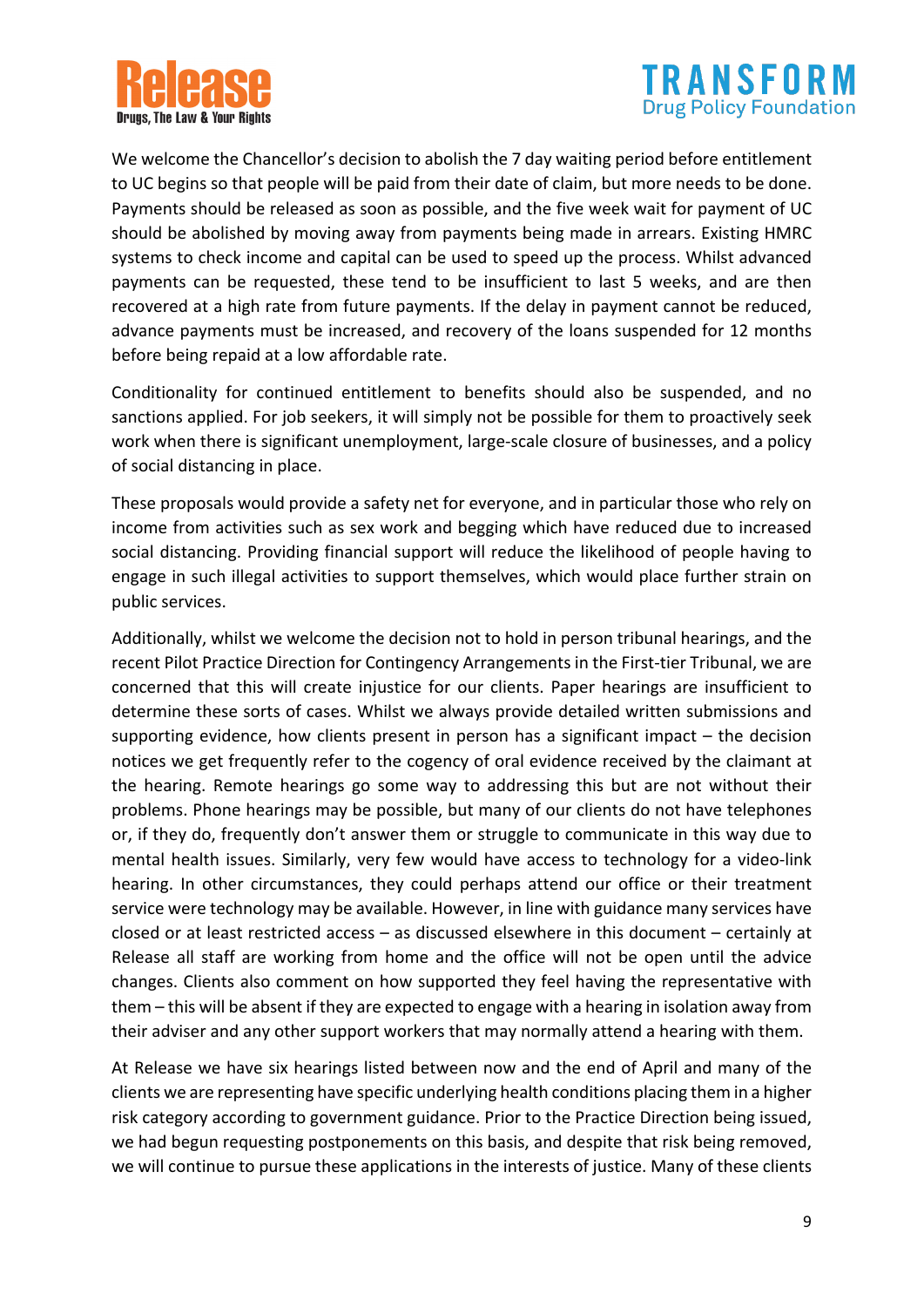



are on a reduced benefit rate whilst they await the outcome of those hearings. Consideration must also be given to the fact that due to the lack of legal aid for these appeals, representation is provided pro bono by charitable organisations like ours, who will be facing additional pressures as a result of staff being sick or self-isolating, and financial worries as income streams are affected. We therefore urge that a decision to suspend cases is implemented immediately and all of those who are in receipt of a reduced rate are passported onto full benefit entitlement for 12 months. Given that three quarters of appeals are successful, not including those that then go on to be successful at the Upper Tribunal, it is fair to proceed on the presumption of payment. This would not be indefinite, as claimants would be subject to the normal provisions for review of awards.

### **8. Housing and rent issues**

We welcome Government's announcement that landlords will not be able to start proceedings to evict tenants for at least a 3 month period, though this is not long enough, and look forward to reviewing the emergency legislation, however this does not go far enough either. Additional measures must also be introduced to protect those who are already subject to possession proceedings, which may be due to be concluded before new laws are passed. Calling for landlords to be 'compassionate' is insufficient.

Steps must also be taken to ensure that tenants do not accrue rent arrears during this period which will lead to a wave of possession proceedings once the ban ends. One way to do this is to provide local authorities with additional funds to allow them to distribute Discretionary Housing Payment awards where there is a rent shortfall. Where a shortfall has been created by application of the benefit cap, consideration should also be given to lifting the cap temporarily.

#### **9. Monitoring the supply of the drugs market and enforcement approaches**

Whilst once again it may be counterintuitive to the Committee, de-prioritisation of supply side enforcement may help in retaining some stability in the drugs market, and could possibly reduce the risk of more harmful substances like the novel synthetic opioids such as fentanyl, as well as increased use of harmful adulterants for drugs used recreationally, such as MDMA. We would therefore recommend that police resources are focused away from drug supply interdiction and towards supporting efforts to tackle the coronavirus. This would go some way to reducing risks to vulnerable users and may help to protect their lives.

In addition, police forces should immediately end criminalising people who use drugs. In the last five days, Release has continued to hear reports of young people being arrested for cannabis possession – this should not be a priority at any time but even more so given the critical situation at the moment. This is not a radical suggestion – several forces have implemented street diversion schemes for possession offences. This does not result in a rise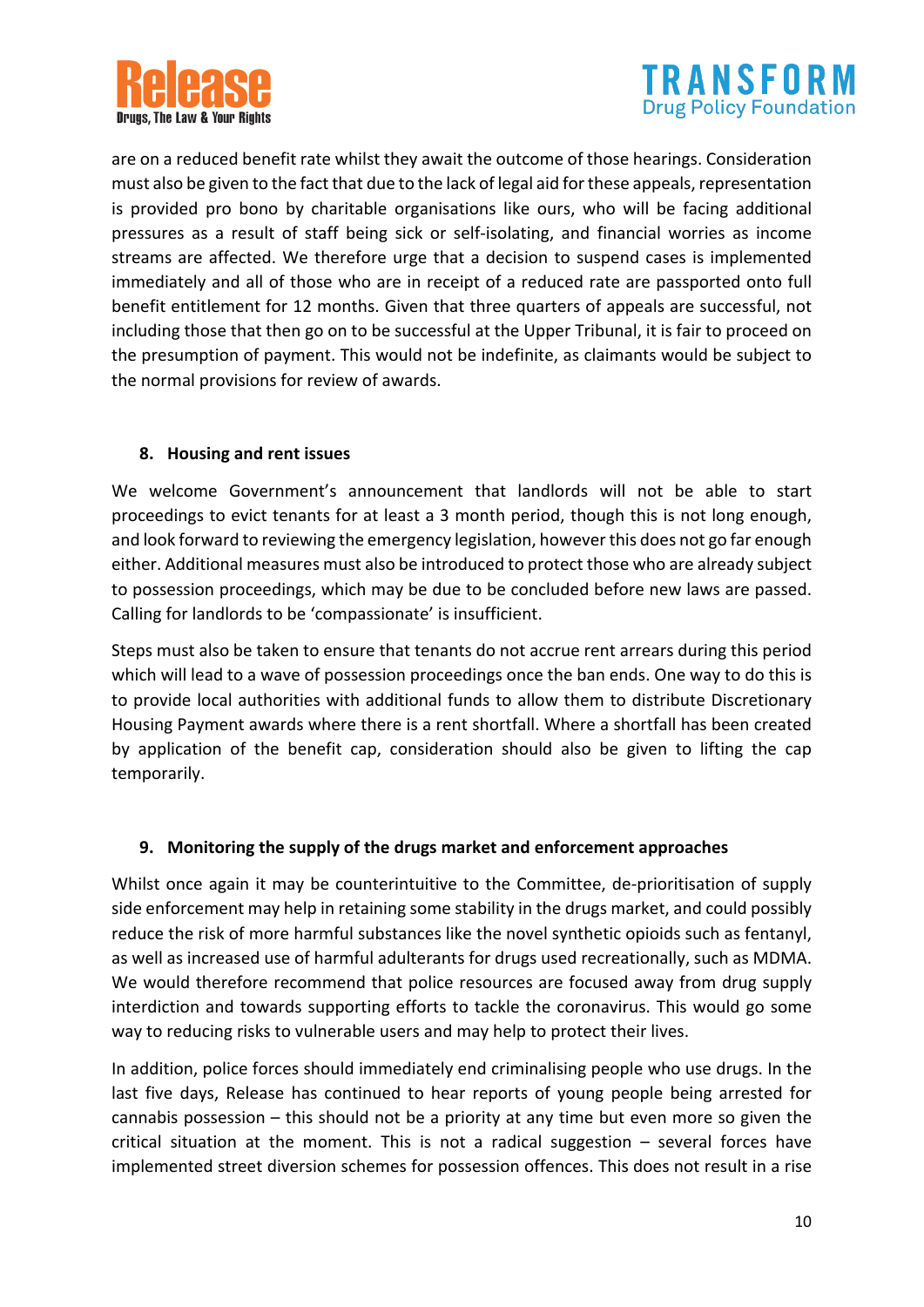



in consumption of drugs<sup>xix</sup> and the current legislation for novel psychoactive substances (Psychoactive Substances Act 2016) does not criminalise possession except for in custodial settings. Formal guidelines could be developed by the National Police Chiefs Council and would be consistent with advice on dealing for drug possession provided by the World Health Organisation, the United Nations, the Advisory Council on the Misuse of Drugs, the Royal Society for Public Health, and other leading authorities on the matter of drugs. For example, The United Nations Chief Executives Board for Coordination, representing 31 UN agencies including the World Health Organisation, the UNODC, UNICEF and UHOHCHR recently stated its unanimous support for member states to 'promote alternatives to conviction and punishment in appropriate cases, including the decriminalization of drug possession for personal use' and to 'call for changes in laws, policies and practices that threaten the health and human rights of people'<sup>xx</sup>. Decriminalisation is now also the editorial position of the Lancet, and the British Medical Journal, and the policy of the Royal Society for Public Health<sup>xxi</sup>, the Royal College of Physicians<sup>xxii</sup>, and the British Medical Association. Decriminalisation of some or all drugs is now established policy in more than 25 countries<sup>xxiii</sup>. Useful guidance on best practice has been assembled by the Global Commission on Drug Policy<sup>xxiv</sup>.

It is imperative that the drugs market is monitored to assess new trends and new drugs if we are to be able to provide a rapid response to emerging health and social problems. It is especially important that providers of drug treatment and other services are aware of changes in the supply of illicit drugs (and especially opiates) so that they can respond speedily in order to save lives. Many of us in the drugs field are coming together to gather information from the ground but it would useful if a formal network was established through Public Health England, and their counterparts in the devolved regions, to ensure information was being shared and responses are developed. **Funding for this work would be welcomed, especially in light of the fact that Government's "Report Illicit Drug Reactions" dashboard closed earlier this year.** It is also important that the National Crime Agency shares such data (including form monitoring of cryptomarket sales) with drug treatment providers and public health agencies. We will also share this briefing with the Home Affairs Select Committee to ensure they are informed about our concerns in this area.

#### **10. Prisons and COVID-19**

The UK Prison Estate is already over capacity and acutely under stress. There are already reported cases of prisoners having the coronavirus<sup>xxv</sup> and hundreds of prison staff selfisolating<sup>xxvi</sup>. Given the overcrowded and unhygienic conditions in our prisons, regularly reported by the Chief Inspector, the advice being offered by PHE is impossible to follow. A major outbreak of the disease is therefore almost certain within our incarcerated population. Given the poor physical and mental health of prisoners overall, coupled with high levels of illicit substance misuse and an ageing population, the effects of the virus in terms of death and serious illness are likely to be profound. Prisoner's access to outside NHS facilities is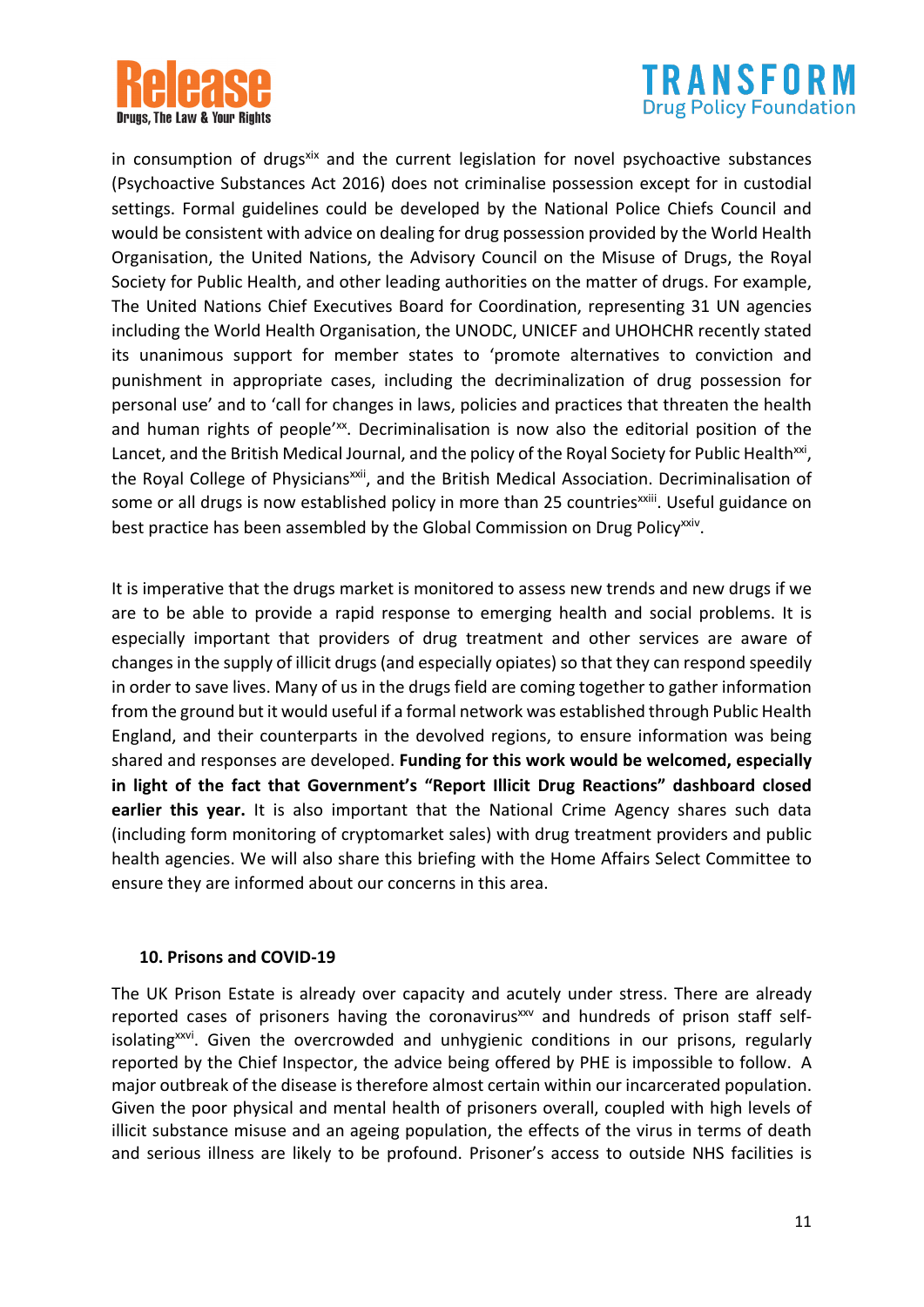



already difficult and will get much worse. Medical facilities within prisons are unlikely to be able to cope.

One of the risks in such a scenario is the likelihood of prisoners self-medicating with easily available illicit drugs, many of which in themselves can cause respiratory complications regardless of the added risk of the coronavirus. Clear advice on these risks should already be going out in individual establishments as well as close monitoring of illicit drugs finding their way into prisons.

As well as these obvious health risks there are the added risks of unrest and increased violence within the prison estate, as prisoners become more anxious and frustrated by the current crisis and staff shortages exacerbate the ability of the prison service to offer reasonable regimes, access to visits as well as routine security measures. This is already unfolding in prisons abroad. We should also note that these comments apply not only to prisons but to all places of detention, especially immigration removal centres.

It is imperative that, as other countries have done, prisoners are released where it is feasible to do so and where the risk is acceptable. A high proportion of prisoners are incarcerated for non-violent drug offences and acquisitive crime to fundraise to buy drugs. In 2018, 59,000 people were sent to prison in England and Wales, 69 per cent had committed a non-violent offence and 46 per cent were sentenced to six months or less<sup>xxvii</sup>. Those convicted of drug offences make up approximately 15 per cent of the prison population<sup>xxviii</sup>. We would defer to experts working on prison reform and prisoners' rights about what category of people should be released.

Some suggestions include: all non-violent drug offences, those who have been sentenced to less than 12 months in prison; and all those on remand for non-violent offences, especially women for whom this is the biggest category. We would also urge greater use of existing powers for early release such as Home Detention Curfew. Existing guidelines on the use of bail should also be strictly enforced and consideration given to making those guidelines more flexible. When prisoners do need to go to outside hospital, prisons will need to be more flexible on the use of staff escorts, while again still protecting the public. We would also recommend ending prison recalls due to the high risk of the virus being brought in from community settings.

**Funding will be even more important to transition people back into the community**, as well as ensuring wrap around services are still functioning, in particular those who have a history of drug dependency. Those who are released on OST must be provided with take-away prescriptions, this is an extremely high risk population for overdose. Take Home Naloxone (THN) is already available for those leaving prisons but in the current crisis it is essential that the policy be strictly adhered to, especially if any plans for executive release are implemented. Extra funding will be needed both for prisons to provide medication and naloxone, and for community treatment providers to take on further clients from this population.

For those remaining in prison, the need to have even greater access to harm reduction and interventions, including access to OST, is essential, as is the provision of staff to deliver them, as prison officers will be severely stretched. Any reduction to essential or 'minimum' regimes should ensure that such support is not seen as anything other than essential.